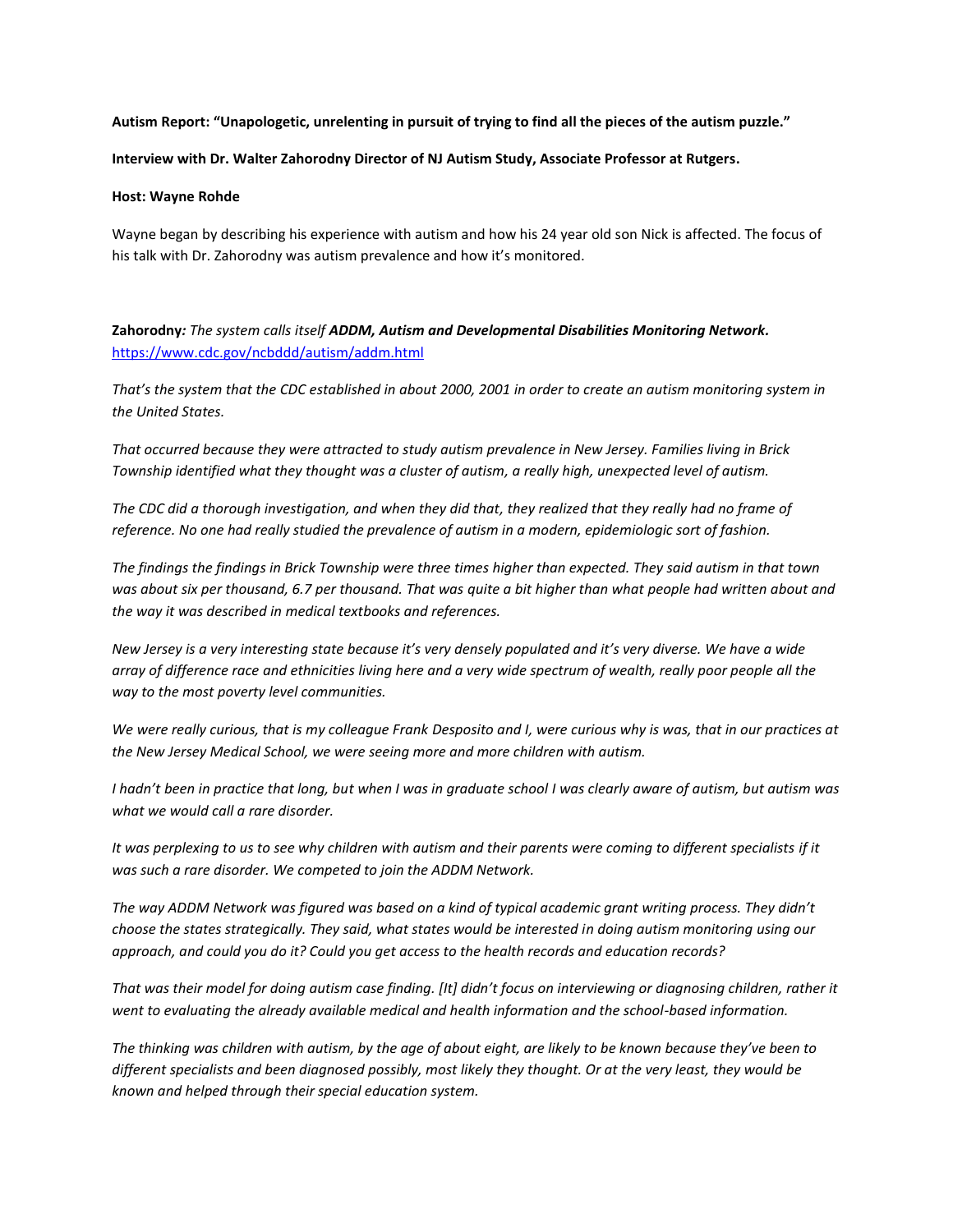*The special education system comes into prominence when the child is three years old. A child with some difficulty learning based on a parent report can get evaluated, and in New Jersey those evaluations are very comprehensive. They involve a lot of specialists assessing the child from their different area of expertise.*

*I knew that we probably could have access to that information, and that the information would likely be high quality because New Jersey is a state which spends a lot on educational services.* 

*I knew, having lived in New Jersey most of my life, that the public education system is comprehensive.* 

*So we competed, and luckily, we were in the right place at the right time, and we started doing surveillance with the ADDM Network starting with the 2000 surveillance study year.* 

*The Network back then was six states. These were states that were interested in conducting surveillance. They all should have had access or did have access to education records and health records.* 

*We joined because we knew that there was more autism than people were thinking in New Jersey, and we wanted to be involved in the best way to identify if that's true and to describe the children who had autism.* 

### **8:33**

*Autism is very heterogeneous. Some kids are impaired in many different ways or have learning problems and have other issues. Other children on the spectrum may have less disability or less evident disability, but we knew that nonetheless we wanted to be as accurate as possible in identifying them, counting them and then comparing them.* 

*The CDC system had never been tried outside of Atlanta. That is this process by which you review children's health and education records, submit them to a panel of experts to get to the prevalence rate, but they did it there successfully, and then they applied the model to at first six states and then over time to more and more states that joined the ADDM Network.* 

*The ADDM Network was unique and important because it allowed states, many different states, to use the same definition of autism, the same way of identifying who the children were who had autism across many states and in a very systematic and consistent way.* 

*The CDC, I thought, had done a good job in figuring out that one couldn't just depend on children who had a diagnosis because some children with autism don't get a diagnosis until much later.*

*They had a good process by which, not only would you find those kids who had a diagnosis, but you could identify and count and characterize the children who had all the aspects of autism, but hadn't yet sustained a diagnosis from a practitioner.*

*I hadn't really appreciated that before joining the ADDM Network. To me, autism was a very striking neurodevelopmental disorder, and I knew that most of the time you could identify it or see it in children before the age of three, let alone eight.* 

## **10:51**

*I thought by age eight every kid with autism would have been diagnosed. I said, gee, their approach is a little different; it's more demanding than what I had expected. I thought I could just access through some sequence of available information, data bases and the like, how many kids were diagnosed with autism.*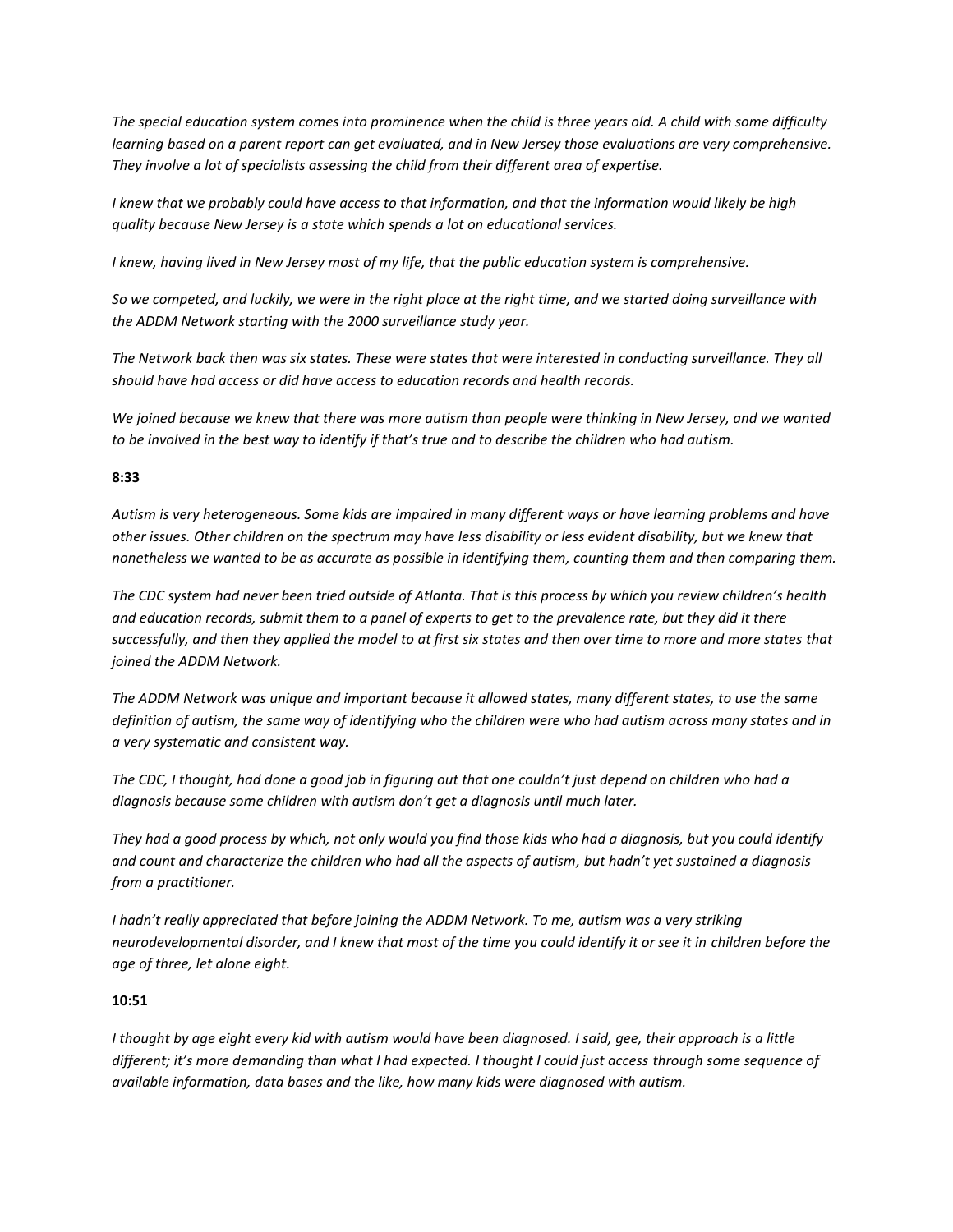*But their idea was more sophisticated, and it involved identifying children using a special scoring process and experts who were familiar with autism, using that in a consistent way.* 

*I was surprised because, indeed, we identified about another 20 percent, another one in five children with autism who had all the characteristics of autism according to the definition, but who had not been diagnosed. That was a surprise to me.* 

## **11:59**

*The other surprise was, and we agreed to do this over time—it wasn't just a one off, it wasn't just for the 2000 study year. We were committing ourselves to doing this over time, at least for five and they thought possibly even 10 years.* 

*I wasn't so sure that it would be necessary to go through many cycles of autism surveillance because I thought that autism was like intellectual disability or cerebral palsy or epilepsy. That is, once you estimate, the prevalence doesn't go up from year to year.* 

*If you were to ask how many children have intellectual disability, it would be very much like what you would expect to hear 10 years before or ten years later. I thought autism was like that too.* 

## **13:04**

*Some number of children, and I thought it was higher than rare. I didn't think it was two per thousand, but I had no idea that the count or the prevalence would increase.*

*I thought, well, the CDC will wake up after we do this two or three times, and they'll say, hey, you know what, autism was higher than anyone had expected. It's at this level.*

*And at first you might find some disparities based on wealth or race. Poor people might not get identified early or minority people might not get identified early, but then you'll just be reporting the same thing over and over.* 

## **14:00**

*I was definitely wrong. Not only was autism prevalence higher than people thought, but over time, as we continued doing surveillance, it was clear that it increased.* 

*Now when we did our first report, the one for the 2000 study year, New Jersey's rate was about one percent, 9.9 per thousand, which like one percent. And the rest of the Network was within the range of .5 to .6 per thousand. So we were higher than the other states, but we understood that the quality of the information in New Jersey records was probably better than in other states.* 

*We were better, I think, at case finding because we have pretty rich education records and a decent number of specialists who see children with developmental disabilities, including autism. We were likely to have a higher rate based on that.* 

*Afterwards I said, now that we've learned that the rate could be as high as one percent, everyone will be alert to the fact that this is really an important question or public health phenomenon.* 

## **15:32**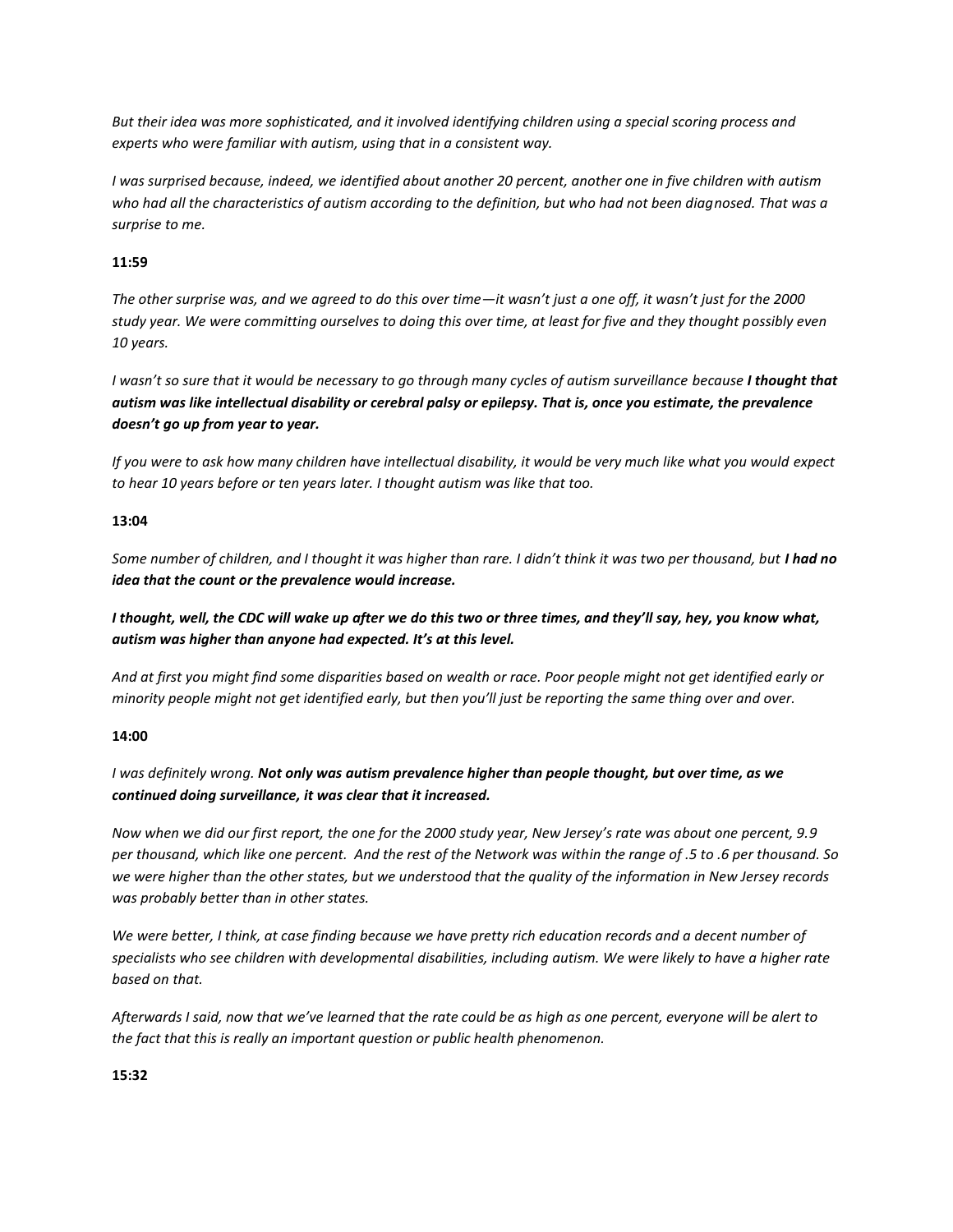# *When a childhood disorder reaches the one percent level, it's an important, significant disability or disorder. It affects many children.*

*I really thought that, over time, we would be finding, okay, New Jersey's rate continues to be one percent, and the other states' rates had increased to the level of one percent.* 

*Over time, even in states with poor or less high quality information, over time awareness of autism would increase, and it would improve in those states. And lo and behold, I suspected, when we do—if anyone should do this at the ten year point, we'll find that autism is one percent everywhere. And it was one percent in New Jersey early on because we had better access to information and the information was of a high quality so we were more accurate.* 

# *So in reality, we kept tracking autism, and each time we looked, autism increased. We did not find a consistent one percent levels in autism. They kept increasing, and they kept increasing across the other Network states too.*

*In states like New Jersey—Minnesota joined the Network, I know you're from Minnesota now. I know Minnesota joined the Network later than we did, but Minnesota and New Jersey are somewhat similar in the sense that they have well developed special education systems and high level practitioners in the region. I would think that we'd get to similar rates.* 

*But when I looked at New Jersey, Minnesota, Georgia, Arkansas, Arizona, Missouri, any of the other Network states, until very recently, New Jersey was always the state with the highest rate or the highest prevalence estimate.*

*We kept, I would say, 25 to 30 percent higher than the average, than the other states in the Network over time.* 

### **18:08**

#### *That was perplexing. Perplexing because we don't really understand what's driving these rates.*

*The CDC created a system which would, I think, reliably capture all the true cases of autism, even those without a diagnosis without being misled by false cases.*

*So the system is very detail oriented and rigorous and requires a lot of manpower and hours of analysis and comparison.* 

#### **18:45**

*It is a highly robust and accurate system. We could really identify no specific reason why autism prevalence increased, not only in New Jersey, but in every other state in the Network.* 

*And it increased for boys and for girls. It increased for white, black, Hispanic, Asian children. It increased across every state.*

*And we were maintaining the same system, the same definition, the same case finding.*

*Now some states didn't have the same access, the same quality of information as New Jersey. There were some states in which the investigators could never look at their education records, which would of course limit their accuracy and completeness.*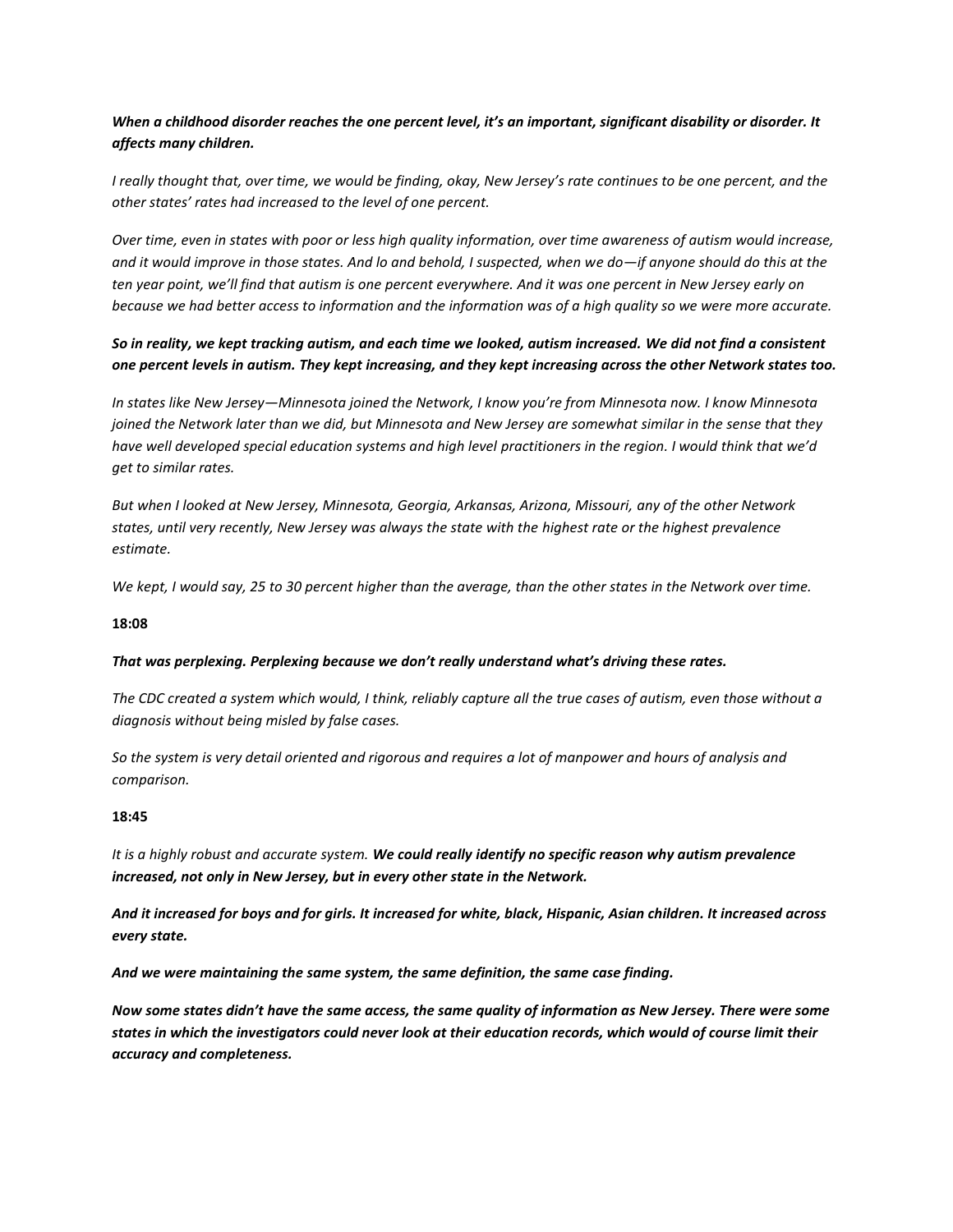*The education system is where the kids with autism get the most intervention and the most diagnostics, and if your state can't look at education records, guess what? You're underestimating a lot.* 

*I was not concerned so much that New Jersey's rate was higher. I knew that we didn't have any specific toxic fears or contaminants. I didn't really have any idea about us having any environmental risks that were different. I just knew that we were good at case finding.* 

*We kept the system going from 2000 through 2016, and in the 2016 cycle, as you mentioned, we already were aware of the shift from DSM-IV to DSM-5 criteria for autism, and we essentially did the whole surveillance using both definitions of autism.*

*The DSM-IV definition, you will recall, allowed for the recognition of specific types like autistic disorder, pervasive*  developmental disorder, Aspergers. They had well specified criteria, of course, to sustain that or to achieve that *diagnosis.* 

*DSM-5 got away from the idea of there being specific types of autism, and starting 2013—that's when the DSM-5 came into action—we've had this concept of ASD, autism spectrum disorder.*

*People had different levels or impairments due to autism spectrum disorder, but people stopped using those terms from DSM-IV.* 

*The DSM-5 criteria are a little more narrow. I'm not going to go into the reasons why, but the number of specific features required and the pattern of required features is more stringent under the DSM-5 definition.*

*As you pointed out, people were questioning and interested in understanding would the prevalence rate or estimation be affected by this shift from one to the other.* 

*We did that in that report, we did it in the 2014 report. We did it in the 2016 report. The difference was about 10 percent, 10 to 11 percent higher prevalence under the DSM-IV criteria.* 

*No doubt about it.* 

**22:49**

*The DSM-5 criteria are a little more stringent. I'm not surprised that the yield, that is the number of identified cases was slightly lower.* 

*It was slightly lower across the states but not so significantly as you would think.* 

*There was a shift going as well because the DSM-5 criteria in the 2016 study year was less than the difference identified earlier.* 

*Practitioners are probably shifting in some subtle way how they describe autism, that is how they detail it in their reports. Therefore they probably, on some level, get to a DSM-5 diagnosis a little later.* 

*It's harder to get the DSM-5 criteria before the child is four because the DSM-5 criteria requires some appreciation of how the child relates to other children.*

*There are many circumstances when, before the age of four, you don't have objective information about that.*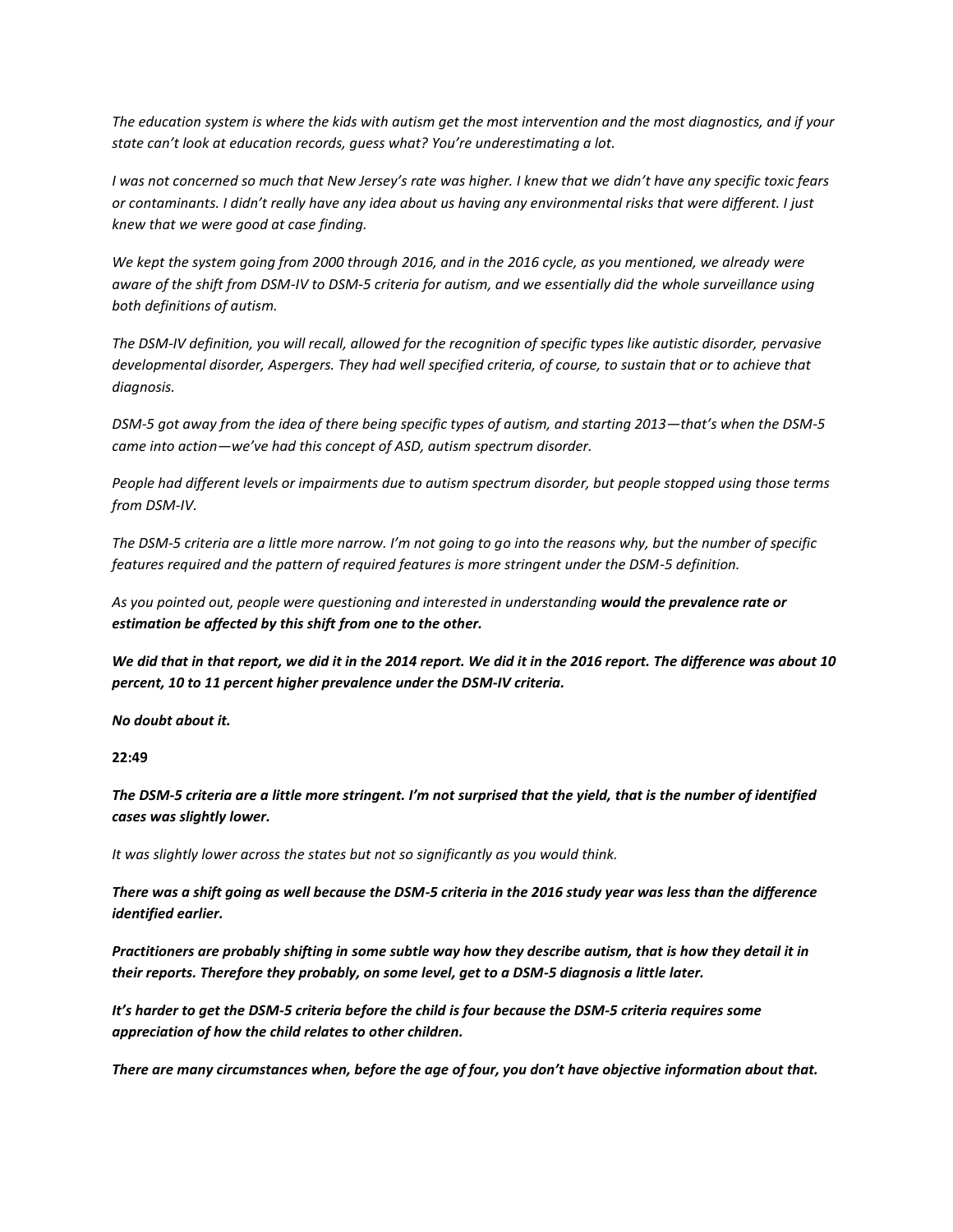*Some kids stay at home. They don't go to daycare. They don't go to preschool. The family has no frame of reference. Maybe it's their first child or whatever. There are many circumstances which make it difficult for that criterion of their social interests in peers to be satisfied.* 

*That's what I really thought was being affected, not so much how many children have autism at age eight, but how many get diagnosed by age four.* 

*In the world of the prevalence estimates of the ADDM Network, we've only seen increases.* 

*Throughout that DSM-IV period, only increases. When we shifted to the DSM-5 definition, we also only see increases.* 

*We now have a report, the most recent ADDM report only references DSM-5, and still the rate is higher than previous cycles of the Network.* 

*The other thing I would like to add is that the ADDM Network method from 2000 to 2016 provided a lot of information and review, a lot of information about the characteristics of the children with autism.*

*We could report many interesting aspects, and I think that made the system worthwhile.* 

*The system was very expensive and time consuming. It took us two years to complete a cycle, one study cycle of surveillance.* 

*The process of the ADDM Network involves reviewing the information of every child born in a specific year, who lives in your region though developmental health centers, like medical centers and clinics, and through the special education system.* 

*In New Jersey we have a four county surveillance region that encompasses over 30,000 children per cycle. We tend to focus on eight year olds, so these would be 30,000 eight year olds.* 

*So there's a huge amount of information—*

*When we started this was all done by going to the school districts, and we have 76 school districts in our region.*

*Before you set foot in the door of a school, you have to satisfy many state level and local level criteria.*

*And then we have about a dozen clinical centers that we review information from.* 

*So it's a huge amount of information that ultimately gets filtered down to cases that have some indication of possible autism. That might be approximately a third to a half of all the reviewed cases. Then go through like a scoring and analytic process by autism experts.* 

*They use the CDC DSM criteria to not only see which cases have autism, but also what are the characteristics of those individuals who have autism.* 

*We track only does the child have autism, but other co-occurring conditions are there? What was the pattern of evaluation and detection and diagnosis?*

*What were the placements of the child? Children who qualify for special education have difference eligibilities and*  receive different programs. And if they enter the clinical health system, these children sometimes get treatments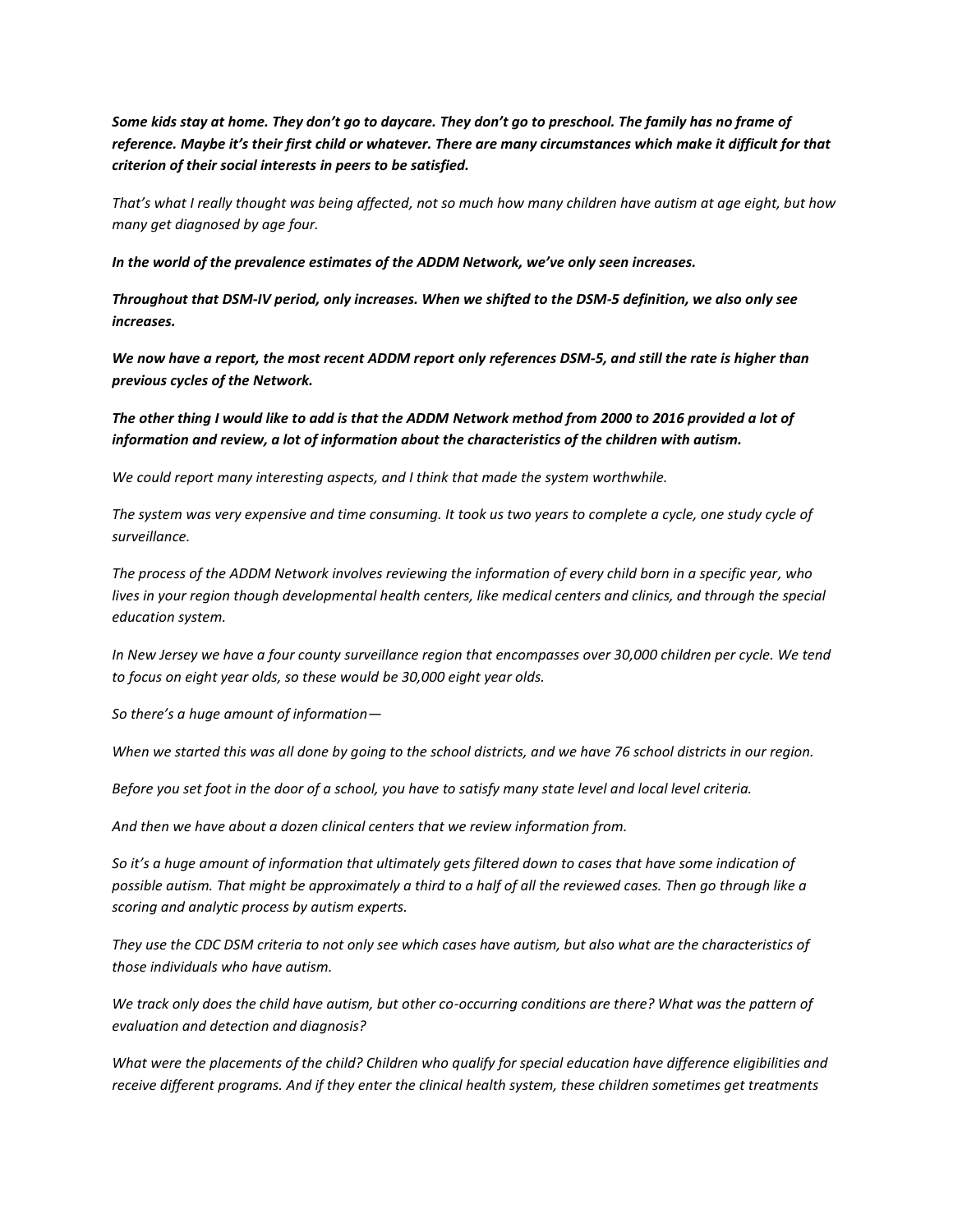*like pharmacotherapy, drug therapy, like you said your son was prescribed something for ADHD I guess. Some Ritalin would have been in the picture for attention.*

*So we get that information, and it gives like a really deep picture of not only how many kids have it, but how impaired are they or how affective are they. What are the problems that are either addressed or not addressed.* 

### **29:26**

*So the system, I thought, was great, but time consuming. I'm pretty sure when the CDC had to report and justify, the reports would have stood on their own, but a frequent criticism was that the system is always a couple of years behind.* 

*Why does it take so long to track autism?* 

**Wayne then asked Dr. Zahorodny if it would make a difference if the ADDM Network surveyed the entire state of Minnesota and New Jersey instead of just a select few like they're currently doing. Would it be a more accurate picture of the true rate in that state? 31:30**

**Zahorodny:** *I thought about this a couple of times when we first started doing surveillance, that is the first 2000, 2002, 2006.*

*We have four counties. I looked at the county level to see whether there were differences. Theoretically there should be no difference because they're all in the same county, served by the same education systems and clinical centers.*

*There were differences, but they were not what I would call significant or meaningful.* 

*But in 2016 when my colleague and I looked, we did find a very striking set of differences such that some counties had way higher prevalence than other counties.* 

*In fact, Ocean County—*

*So in New Jersey we cover four counties. Essex, Hudson and Union are all contiguous, side by side, and they're in northern Jersey, right across from New York City. So they're in the heart of the New York City metropolis.* 

*And our fourth county is Ocean County which is, as you would guess, down the shore, about 70 miles southeast of the rest of the surveillance region. This is a growth area. People used to live in Ocean County seasonally, for the summer, but the year round population was small until about 30 or 40. Maybe 30 years ago, people started to move and housing developed for people to live year round. Now some of the largest school districts are in Ocean County.* 

*In Ocean County in 2016, while the overall New Jersey estimate was 3.2 percent, we found that the prevalence of autism was already over five percent in Ocean County.* 

#### **33:52**

*I hadn't ever anticipated that. It was an unexpected finding. If you had asked me four or five years ago, how would you change, would you expand your system or shift it or contract it, I would say I would keep doing surveillance in Essex, Union and Hudson County because that's where we did it. We have a clear baseline. We have many years of experience there.*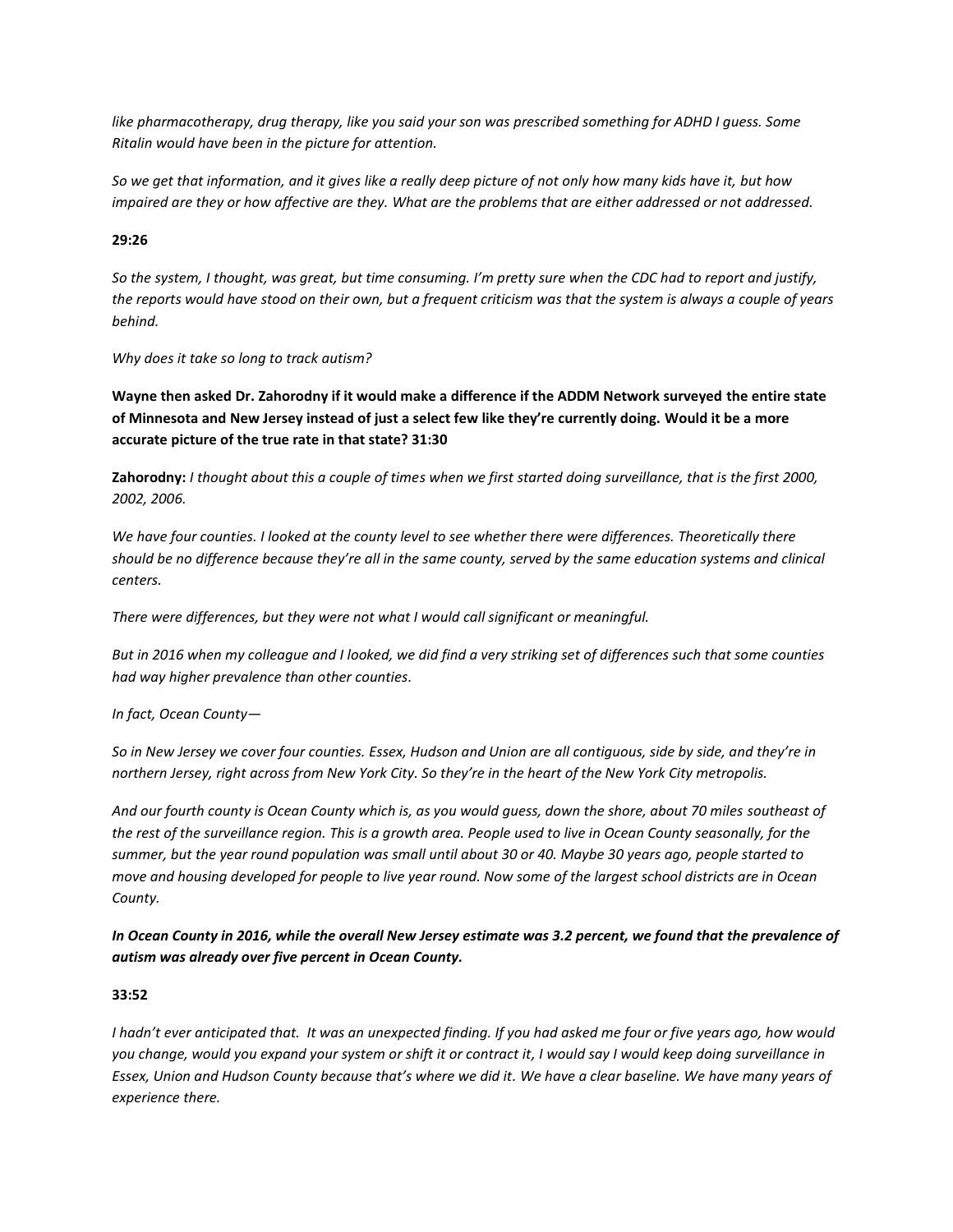*And that area, I think we understand it demographically, but I would drop out Ocean County because their rate was not really much different back say, in 2010. It was out of our region. We had to send researchers down there. Why do it if their rate wouldn't add anything? Or their information wouldn't add anything?*

*It was sort of a middle class region too. So we had other middle class regions. Why should we— maybe we should be more parsimonious, maybe we should just stick to those three counties.*

*Had we made that decision, we would not be in a position of identifying, in fact there's a whole county in the New York metropolitan area in which the average range of autism is five percent. We have in that county a school district, it's the largest school district in New Jersey, and the rate of autism there is seven percent.* 

*We published a paper about that last year. It came out about the same time as the CDC report.*

*So, on the one hand you have the CDC report saying autism prevalence in the United States looks to be about 2.3 percent. That's what it is overall or average in the Network, and we're publishing a paper in New Jersey that says, hey, but there are very significant areas in which the rate is much higher.* 

*It's not just a suburban thing. We also then looked at Newark, which the state's largest school district. It's a large urban district. Largest city in New Jersey is Newark. It's predominantly low income and minority. And their rate, that is the rate of autism in Newark, was five percent.* 

*Is autism prevalence five percent in the United States?*

*I don't know, but I know it's five percent and higher in many places in New Jersey.* 

*And I suspect that New Jersey is just the leading indicator. We will have and already are seeing that some states are showing prevalence—*

*Even in the ADDM Network report, California's reported for the first time. For the first time a site in San Diego joined the ADDM Network, and their first time doing surveillance, they identified the rate of four percent.* 

*San Diego, California, four percent.* 

*Newark, New Jersey, five percent.* 

*Toms River, New Jersey, seven percent.* 

*One in five towns in New Jersey, in our region, have a rate of five percent or higher.*

*This is where autism prevalence is.* 

*If I were to say someone invited me a couple of weeks ago to talk on autism in 2022.*

*I said we don't really understand different about the risks or causes of autism, nor do we have better treatments, but certainly there's a lot to learn and to appreciate about how high the prevalence is.* 

**38:30**

**Next Wayne asked Dr. Zahorodny about his comments on the increases in autism in Michael Smith's film, Autism: The Missing Piece. Is there an increase in the number of children with severe autism? Are we trying to normalize autism while ignoring severity?**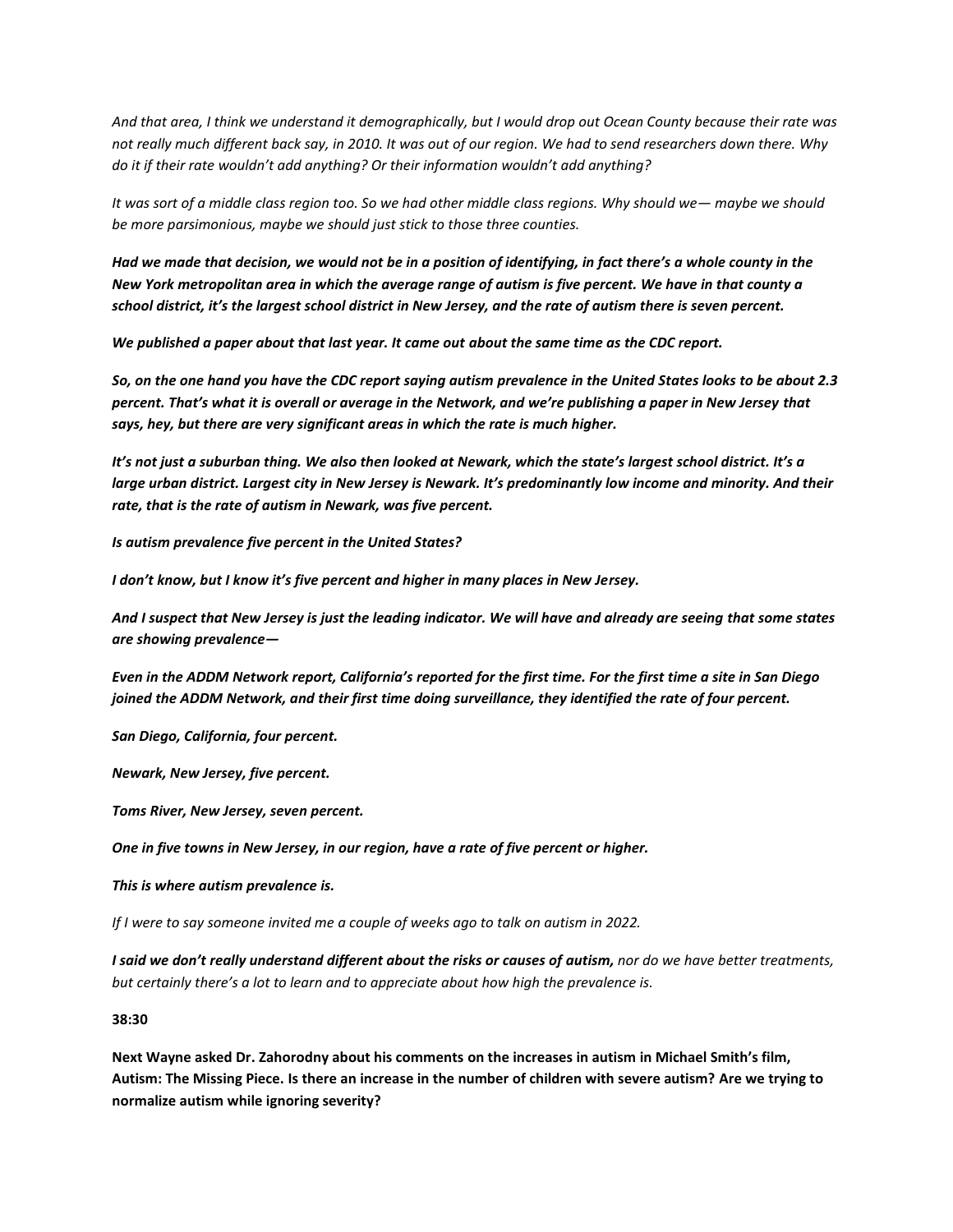**Zahorodny:** *So severity and complexity are important and kind of critical aspects of the person's intervention and prognosis, I would say.* 

*The network does monitor also the children's intellectual capacity or ability. Kids have IQ testing. And a child can have autism and have intellectual disability or could have borderline disability or could have average or above average IQ.* 

*People are never quite sure that severity necessarily coincides with intellectual disability, but I would think that that's an important assumption to start with. That is, a child who has an IQ below 70, intellectual disability and autism requires a much more complex and demanding program, educational program, than a child who has higher levels of ability.* 

*So over time, we've seen some shifting in the proportion of children who have autism with intellectual disability and without intellectual disability.* 

*My colleague and I have a paper actually now that's under consideration for publication, and we have seen a pattern that both have increased. Children with intellectual disability and autism have increased, but children who have autism without intellectual disability have also increased.* 

*If I might simplify, it's about—the number of children who have both has doubled since 2010, both disabilities, but the number that have autism without intellectual disability has gone up five fold.* 

*The proportion of children who have autism without intellectual disability is much different than it was even 10 years ago. A greater portion of those kids on the autism spectrum have IQ above 70. IQ above 70 however isn't like a panacea or an indicator of good outcome. There's another 20 to 25 percent of children who have autism who have borderline ID, borderline intellectual disability, that's IQ between 70 and 84.* 

*That means that the child has difficulty learning in a lot of different domains, and definitely does need intensive special education. So those children have also increased over the period.*

*So we're in a situation where, is the glass half empty or half full? From my counting, more than half of the children, close to 60 percent of all children have either borderline intellectual disability or intellectual disability with autism.* 

#### *Is that good or bad?*

*Well that's hard to say. It's neither good nor bad, but definitely the group of individuals, children with autism that don't have intellectual limitations has increased a lot in the last decade.*

*We also have information about severity of impairment due to autism.*

*This doesn't get published by the ADDM Network, but some of our researchers are looking at this data in New Jersey because it is also an indicator of how much, how intense the levels of care or service needs are.* 

*A child with severe impairment due to autism may have even good or excellent intelligence, but still have many intense deficits and problems that call for a lot of support.* 

*I do know that autism severity is misunderstood by many people. Many casual observers of autism feel, think that we've only become better acquainted with children with mild impairment, and that that's the reason that autism prevalence has increased.*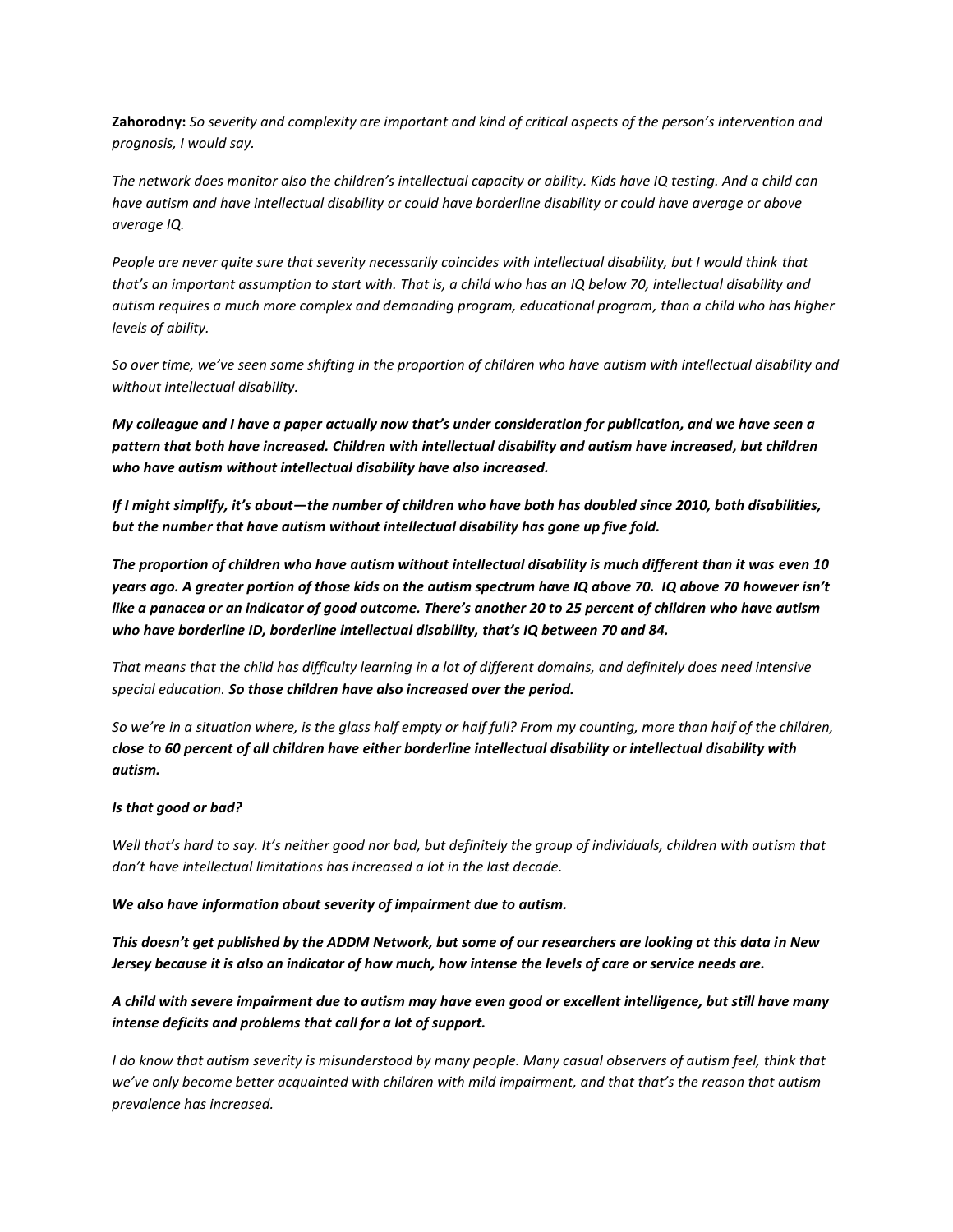*…We are finding more children with autism without intellectual disability, but that's not the only characteristic that makes for a positive outcome or a positive prognosis.* 

*The picture has to be elaborated with the individual's specific pattern. Every kid's pattern is going to be slightly different, but definitely the number with what we would have called Aspergers Syndrome is not the largest. It's not even an increasing aspect of the autism phenomenon, in fact.* 

*It*'s not that we're just picking up those smart, but socially inept people. That's not what autism spectrum is. Even *the DSM-5 diagnostic criteria specify that the individual has some significant impairment that impede their everyday functioning.* 

*That is in play for even what we call mild autism, impairment that impedes your everyday functioning.* 

**Wayne then brought up efforts by the media to normalize autism by showing characters in shows who have only mild forms of the disability.** 

**Dr.Zahorodny:** *It's an unfortunate mistake by which some people equate being socially uncomfortable or socially anxious or less proficient socially as being the same as autism or autism spectrum disorder.* 

*If you're not impaired in your everyday functions, you're not on the autism spectrum that I'm studying. You may have features of autism. Lots of people have features of autism, have characteristics, but that doesn't equate to the disorder …*

**Zahorodny went on to describe a graduate student from Harvard who worked with autistic people and who then announced that she actually had autism too.** 

**50:33**

**Wayne next asked the really important question:** 

*What are your concerns about the ever-increasing numbers? I've got a good friend, Anne Dachel, who writes for Age of Autism, and she writes a ton of articles reporting on special education budgets just exploding because of that.*

*I've got a news report here from …Hasbrouck, New Jersey, "Special education costs are almost 25 percent of the school budget."* 

*That's more of the rule across the land than it is in certain areas. Special education budgets are exploding. Where are we heading here?*

*We're going to get to the point where we have a tsunami coming. We've got to figure out something, right?* 

**54:13**

**Zahorodny:** *It seems like the best information I'm familiar suggests that somewhere in the range of one in five children have some learning issue, problem or deficit.*

*The most quickly expanding group is those children with autism.* 

*Next most frequently occurring are children with ADHD.*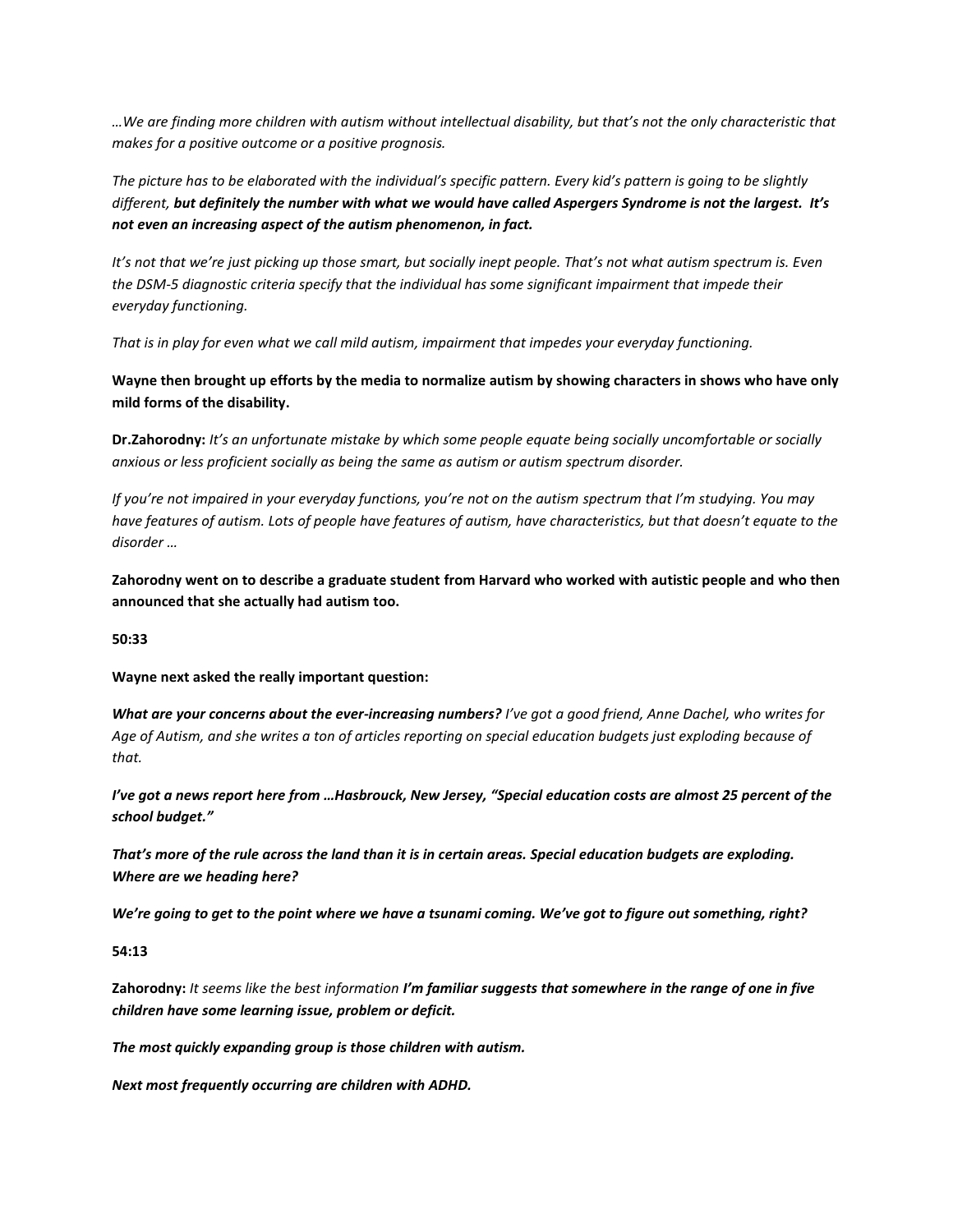*I spoke about intellectual disability, but many individuals with autism, I would say within the range of 35 to 50 percent, also have ADHD.* 

*This is a very complex, not monolithic, very heterogeneous, difficult to understand and difficult to intervene with disability.* 

*When we say that five percent of the children in our region have autism, I think that's a fair metric for anticipating the future scope or perimeters of care for adults, adolescents and adults.* 

*The vast majority of children improve, but the vast majority of children with autism maintain autism as a lifelong disability.* 

*You're planning for at least five percent of the population to be disabled.* 

*And we know one of the most regular statistics from the world of autism is that boys outnumber girls with autism by a rate of four to one.* 

*We have already in Newark and in Toms River eight to 12 percent of boys in the public education system [that] have a lifelong disability or most likely a lifelong disability.* 

*I'm not an economist, but do you choose to project five percent or 10 percent as a realistic metric for how many people will need significant, maybe lifetime support?* 

**56:51**

**Wayne followed this talking about what this will mean for the military.** *Is this going to be a national security issue?* 

*Why is this not a public health crisis? We've been demanding that for years. Why is this not ringing bells with our federal government as a public health crisis?* 

**Zahorodny:** *For some combination of reasons, the public opinion, the predominant public opinion and to some extend the expert opinion, is that autism prevalence, increasing autism prevalence is a consequence of better awareness and better recognition, and that it's not a true increase.* 

*That's a big mistake I'd say.* 

*When our first prevalence findings came out in 2007, these were the first two ADDM Reports, came out in 2007. Within six months in New Jersey, the legislators had voted a panel of seven autism laws into effect to enhance education, create a registry, stream for autism research. And autism prevalence was only one percent.* 

*Now it's, in New Jersey, I would say, a good guess is four to five percent. There is no next panel of autism legislation.* 

*Politicians are not responding because I think they have accepted for the most part the red herring interruption that autism has always been around* 

*If you increase your perception of what autism is to include people on the Bachelorette, at Harvard University and actors with Academy Awards then you don't really see it as a problem.* 

*You start seeing it as, well; autism is an aspect of humanity.*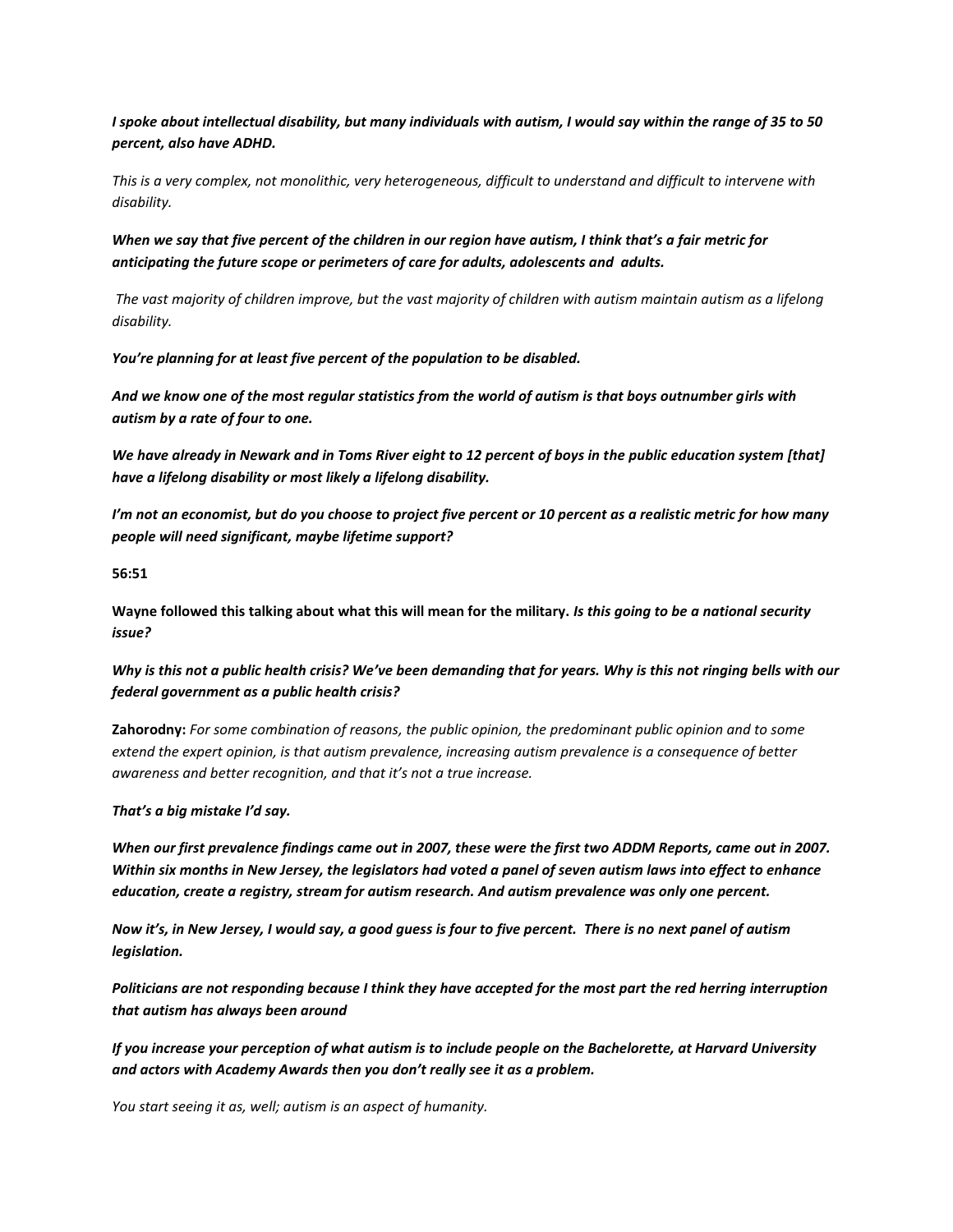*Well, yes, it is. In some very real way, it is, but I'm not studying the tenth of a percent who are Aspergers-like.* 

*I'm trying to learn something about the 65 percent who have real moderate to severe autism and who have trouble every day, either going to school, learning efficiently, advancing interpersonally, advancing socially, improving their likely outcomes.* 

*I'm concerned with the large number of kids, whether you call it 2.6 percent or 3.6 percent or four percent this is a true public health phenomenon and crisis which we cannot act on until we acknowledge.* 

*How can you progress against a problem you don't even acknowledge?* 

*In a way we've taken steps backwards from where we were 20 years ago, because if I said this affects one percent of the population, and autism is like this, people paid attention.*

*…And the other phenomenon, we have yet to understand what's driving autism increases.* 

*Better awareness cannot be expected to carry 200 percent increase.* 

*Better awareness accounts for maybe 10 to 15 percent of the increase in cases, not the vast majority of cases.* 

*So what is it in, I hate to say this, our environment which is making it so much more likely for children to get autism.* 

#### **1:01:15**

*We don't know anything about that.* 

*And in fact I would say everybody knows about the ADDM Network because every two years we publish prevalence estimates, but the CDC has in fact been studying autism risk factors and autism causes and triggers since 2000.* 

*First in a multi-state network called CADDRE … Guess what?* 

*Look at those findings and let me know what's been discovered about the things that are triggering high rates of autism.* 

**Wayne asked about the impact of long waiting lists for diagnosing autism.** 

**Zahorodny:** *I would say this is perhaps one of the most important ways in which state level information or data could be useful.* 

*It is incredibly different from state to state as to how many practitioners diagnose, how prepared the school systems are, how much intervention is considered normal or average or appropriate.*

*Very dramatic differences.* 

*One of the things that my group does, other than autism surveillance, is promoting autism detection. We want to identify autism between 18 and 36 months of age so that the child could get the benefit of early intervention program services.*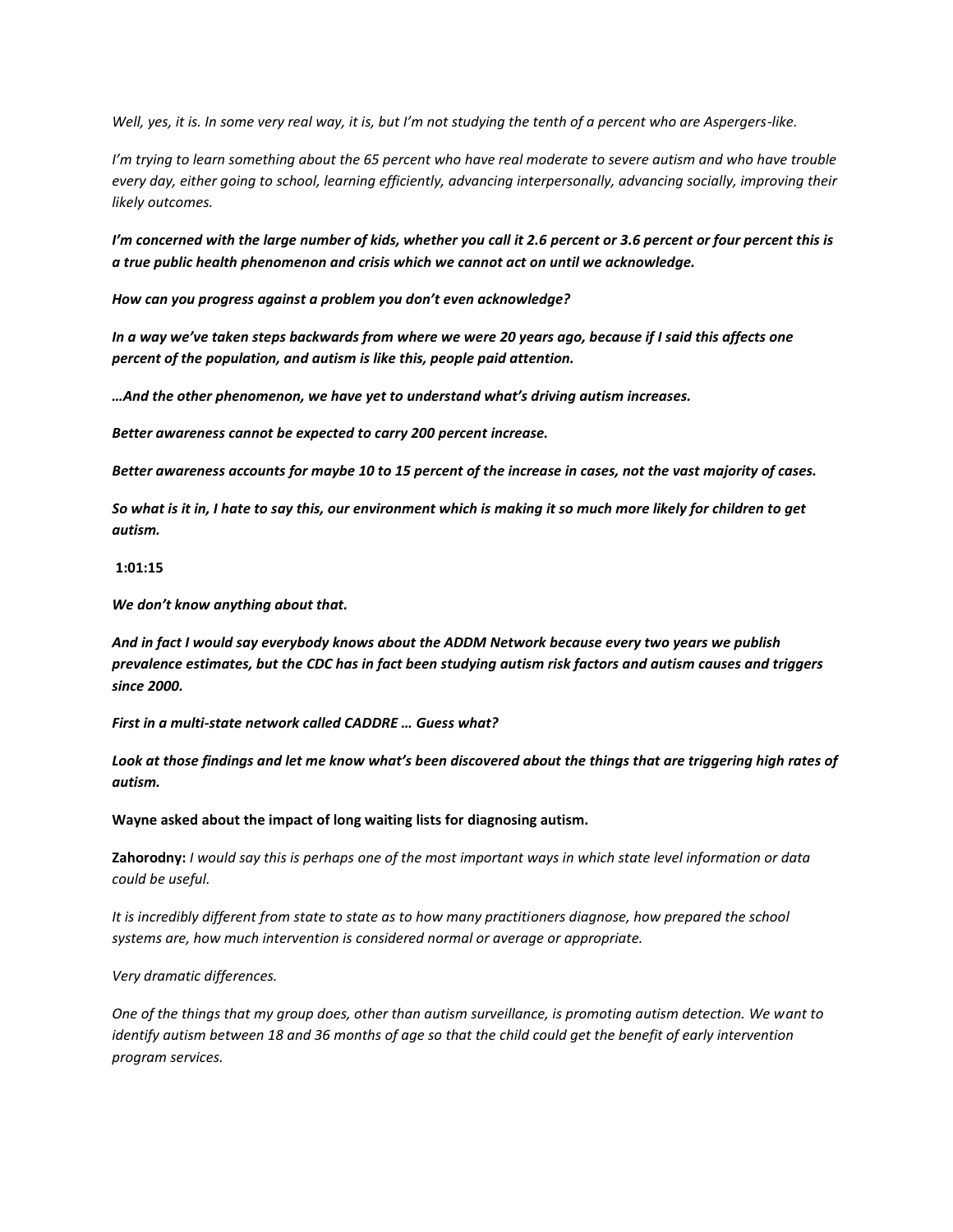*I can't tell you how frequently I'm insulted by the comments that people make, that it doesn't matter. Why identify children early when you can't get them diagnosed until a year or two years later.* 

*Even if they're diagnosed, it makes no difference.*

*It does make a difference.* 

*If you don't think that early detection matters, you're very mistaken. There are many, many interventions. The earlier they start, the greater the likelihood of them being effective.* 

*There's a socioeconomic gradient to these things. If you're from the richest third of the population, you get evaluated earlier, and you're much more likely to get early intervention services.* 

*Also wealth is related to diagnosis.*

*If you're not wealthy, if you're in the bottom third of the population, you're not going to get evaluated by a professional before 36 months. You're not going to get diagnosed before 48 months. You're not going to get comprehensive services when you're in the school system, and you definitely don't get services before you're 36 months.* 

*These are wealth-based disparities. They shouldn't exist. I know we're not yet an equal society, but this is one of the most practical ways in which we can change.* 

*There is a mandate through the IDEA laws and covers all states for early intervention services.* 

*We must have universal autism screening before 36 months and after 36 months.* 

*Many school districts are looking for ways to help, but they're looking for tools, and some of the tools are missing.* 

*Better awareness is only meaningful if it leads to early detection and correct intervention.* 

*I'm a big proponent of autism awareness, autism acceptance too. But I want to do something. I want to take actions that will help somebody and the best ways, our group has determined, we could make a difference, is by promoting early detection of autism.* 

#### *It varies tremendously across states*

*The most recent CDC report, the one that reports on study year 2018, is very interesting in that for the first time, they're not really concerned with autism prevalence. They're not really reporting. If you read carefully, you'll find out that they changed the methodology, and they're not really concern with what is the true prevalence of autism.*

*They're really beginning to show differences by state, across states, in diagnoses.* 

*One thing that maybe nobody understands, maybe through your podcast people will begin to appreciate the fact that the CDC no longer—and the ADDM Network—no longer does active population surveillance.* 

*We're not trying to find all the cases of autism. That's the old system. I would call the old system ADDM ONE. You're trying to find all the true cases.*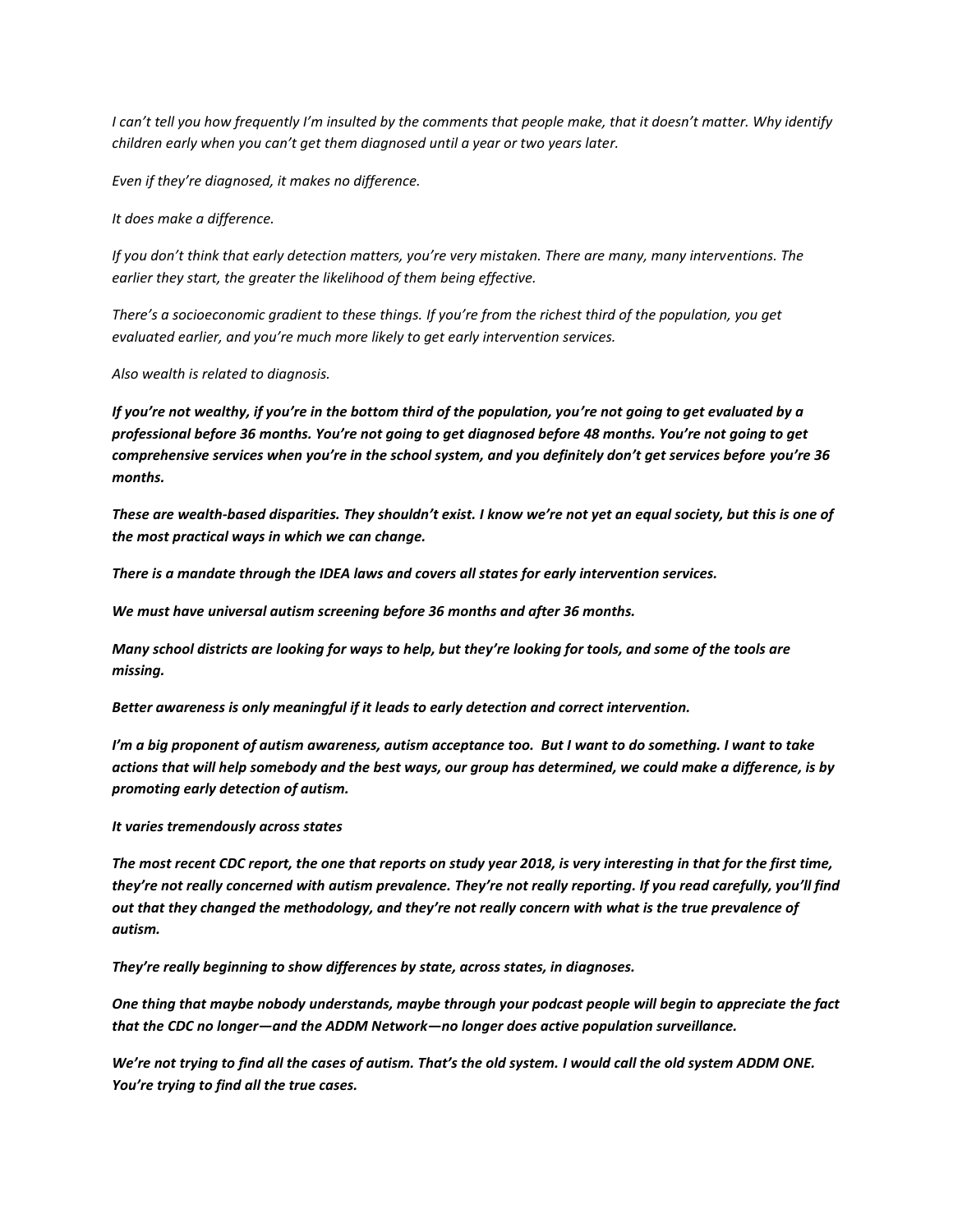*ADDM TWO, it's not identified that way, but the 2016 report is the beginning of ADDM TWO, and what's reported there are "diagnosed with autism."*

*"Diagnosed with autism" is incomplete because, in a state like New Jersey, we still know that they are 20 percent undiagnosed. And it's a metric that is biased.* 

**1:07:52**

*People from low income communities are more likely to go undiagnosed, and they're going to go unappreciated by the new method.* 

*The new method, the ADDM TWO method, is good in that it's beginning to shine a light on the fact that there are differences from state to state. Even something blunt like who's diagnosed*

**Wayne:** *Will it lead to under reporting?* 

**Zahorodny:** *Yes, definitely.* 

# *In states which have high access to information, like New York, sorry, New Jersey, California…the current report underestimates by about 20 percent.*

*It makes no difference probably for states which don't have access to school records or where the systems are very underfunded, at least half of the states are in the southern tier, and they underfund education.* 

*They detect late. They diagnose late. This may be, in an interesting way, the public's opportunity to see that there are those crude differences from state to state. Not that this involves true prevalence, but it does show that some states have good resources, probably like California, New Jersey and Minnesota. And other states have weak resources for children with autism.* 

*… For some reason, none of the media picked up the fact that in this most recent report, identified, that is diagnosed autism, in San Diego is already 4 percent among four year olds.* **1:10:01**

*That means when the less impaired individuals are detected later, that their rate is going to be quite a bit higher.* 

#### **1:10:26**

*…Less impaired [get detected] over time. If you have good intellectual ability and decent language, you don't get diagnosed until later. Even, I'm a clinician too …in New Jersey, every couple of months I see a child who's age seven, eight, nine with autism who's never been diagnosed and been in the school system since age five.* 

*If this is happening in New Jersey, it's definitely happening throughout the United States.* 

**Wayne asked Zahorodny what he would do if he could do one things about autism.** 

#### **1:11:11**

**Zahorodny:** *Identify the environmental factors that can be changed that affect who gets autism and how many kids have autism.* 

*We don't understand what the trigger is.*